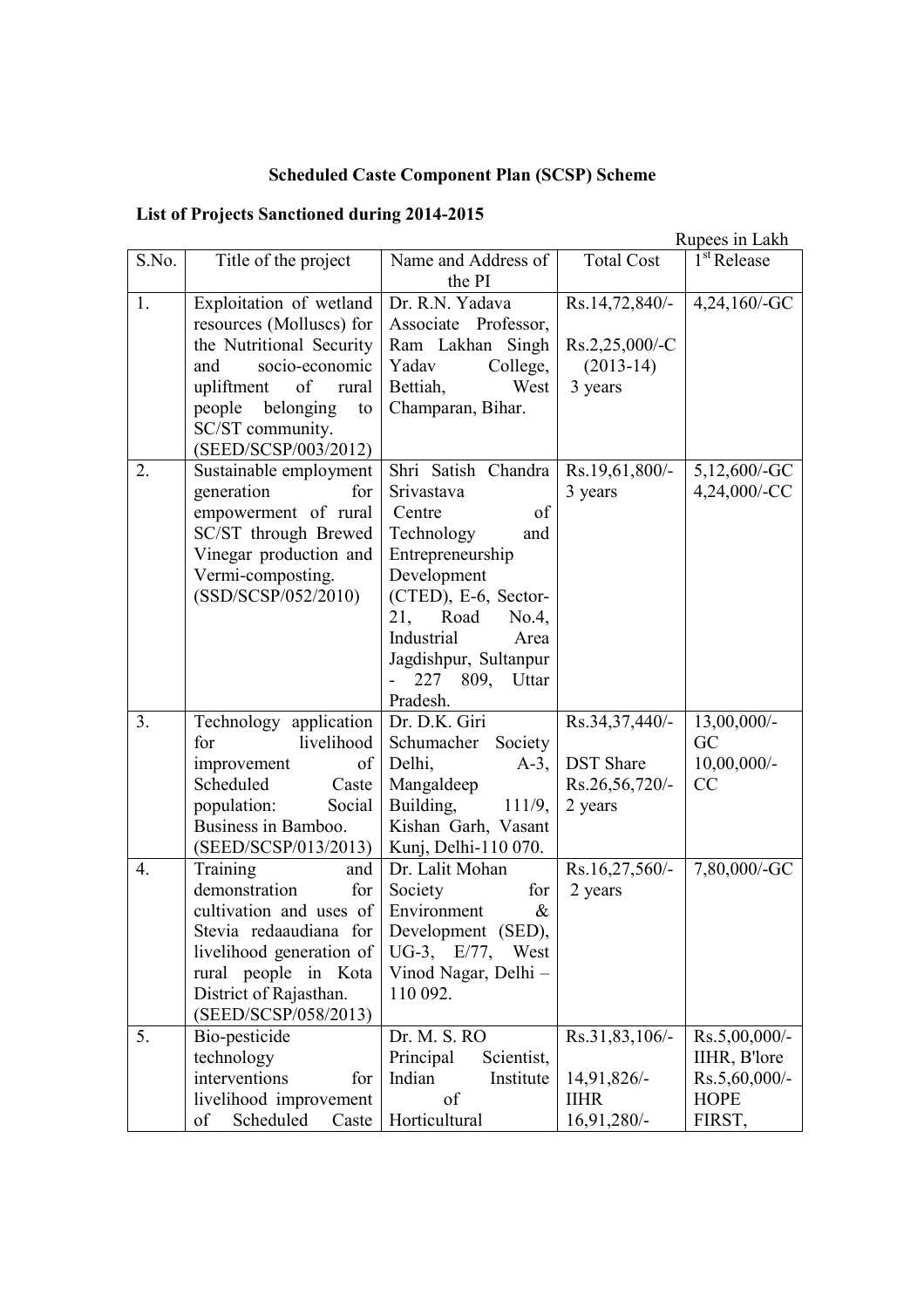|    | population in Vellore,    | Research and Shri   HOPE-FIRST,     |                                           | Bangalore.   |
|----|---------------------------|-------------------------------------|-------------------------------------------|--------------|
|    | Tamil Nadu.               | J.Gavaskar, Research                | Bangalore                                 |              |
|    | (SEED/SCSP/015/2013)      | Scientist,<br>HOPE-                 | 3 years.                                  |              |
|    |                           | FIRST, Bangalore.                   |                                           |              |
| 6. | Integrated technological  | Dr. K. Perumal                      | $Rs.24,91,300/-$                          | 9,24,100/-GC |
|    | approaches<br>for         | Shri<br>AMM                         | 3 years                                   | 3,75,000/-CC |
|    | socio-economic            | Murugappa Chettiar                  |                                           |              |
|    | for                       | Research                            |                                           |              |
|    | development               |                                     |                                           |              |
|    | livelihood improvement    | Centre, Taramani,                   |                                           |              |
|    | of SC population in       | Chennai -600<br>113,                |                                           |              |
|    | Cuddalore of Talim        | Tamil Nadu                          |                                           |              |
|    | Nadu.                     |                                     |                                           |              |
|    | (SEED/SCSP/006/2013)      |                                     |                                           |              |
| 7. | Alternative<br>livelihood | Dr. M. Kalaiselvam   Rs.33,21,790/- |                                           | 7,90,000/-GC |
|    | for SC population in      | Associate Professor                 | 3 years                                   | 8,52,740/-CC |
|    | Cuddalore                 | district   Centre of Advanced       |                                           |              |
|    | through sustainable       | Study in<br>Marine                  |                                           |              |
|    | utilization of<br>marine  | Biology Annamalai                   |                                           |              |
|    | resources for mushroom    | University                          |                                           |              |
|    | cultivation<br>in Tamil   | Parangiperrai,                      |                                           |              |
|    | Nadu.                     | Cuddalore,<br>Tamil                 |                                           |              |
|    | (SEED/SCSP/024/2013)      | Nadu-608 502.                       |                                           |              |
| 8. | resilient<br>Climate      | Dr. R. M. Kathiresan                | 35,56,564/-                               | Rs.22,16,032 |
|    | farming systems<br>for    | Annamalai                           | 3 years                                   | $\sqrt{-}$   |
|    | sustainable farming and   | University Faculty of               |                                           |              |
|    | livelihood enhancement    | Agriculture                         |                                           |              |
|    | of SC/ST population in    | Annamalai<br>Nagar-                 |                                           |              |
|    | disadvantaged Coastal     | 608<br>002,                         |                                           |              |
|    | District of Cuddalore     | Chidambaram,                        |                                           |              |
|    | and Nagapattinam in       | Cuddalore Dt., Tamil                |                                           |              |
|    | Tamil Nadu.               | Nadu.                               |                                           |              |
|    | (SEED/SCSP/025/2013)      |                                     |                                           |              |
| 9. | Bivalve<br>Hatchery       | Dr.                                 | Sabapathi   Rs.24,41,660/-   4,89,290/-GC |              |
|    | Technology (BHT) and      | Arularasan Assistant                | 3 years                                   | 5,43,600/-CC |
|    | farming<br>of<br>green    | Professor<br>Marine                 |                                           |              |
|    | mussel, Perna viridis     | Biology,<br>CAS<br>in               |                                           |              |
|    | edible<br>oyster,<br>and  | Marine Biology,                     |                                           |              |
|    | Crassostrea               | Annamalai                           |                                           |              |
|    | madrasensis<br>as<br>a    | University, Parangipet              |                                           |              |
|    | livelihood improvement    | tai-608 502, Tamil                  |                                           |              |
|    | for the scheduled caste   | Nadu.                               |                                           |              |
|    | population<br>in<br>and   |                                     |                                           |              |
|    | around<br>Parangipettai   |                                     |                                           |              |
|    | coastal town, Cuddalore   |                                     |                                           |              |
|    | District.                 |                                     |                                           |              |
|    | (SEED/SCSP/029/2013)      |                                     |                                           |              |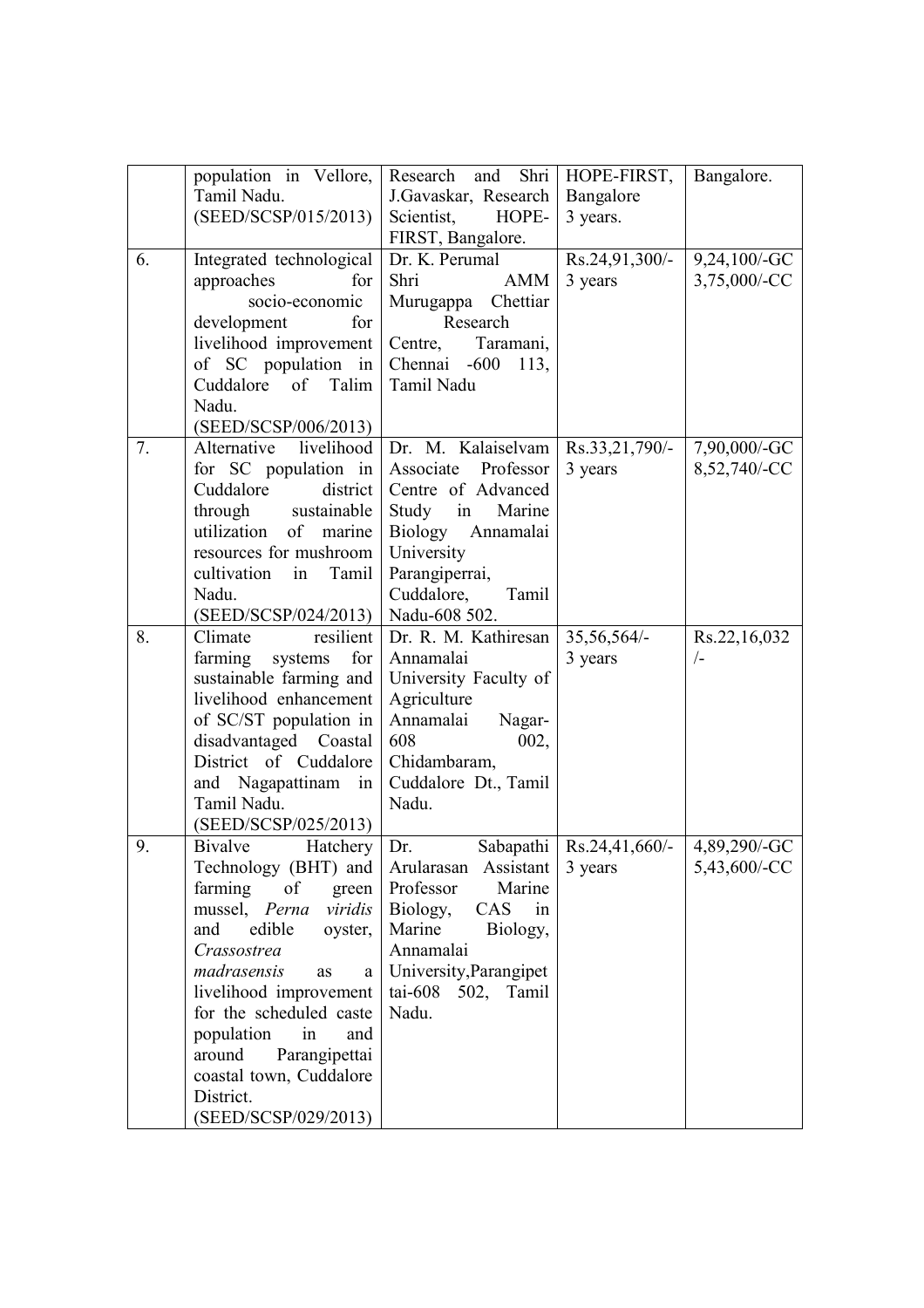| 10.               | friendly<br>Eco<br>construction technology<br>for<br>application<br>livelihood improvement<br>/artisans<br>of<br>masons<br>belonging to scheduled<br>caste population<br>(TALIM-SC) in Niwari<br>Block<br>$\circ$ f<br>Tekamah<br>district and Ishanagar<br>Block of<br>Chattarpur<br>District<br>of<br>Madhya<br>Pradesh.<br>(SEED/SCSP/007/2013) | Dr. Alka Srivastava<br>Society<br>for<br>Development<br>Alternatives<br>B-32, Tara Crescent,<br>Institution<br>Qutab<br>Area, New Delhi -<br>110 016.                                                                                                                                                                                                           | Rs.42,04,252/-<br>3 years     | $11,70,000/-$<br>GC<br>$10,00,000/$ -<br>CC |
|-------------------|----------------------------------------------------------------------------------------------------------------------------------------------------------------------------------------------------------------------------------------------------------------------------------------------------------------------------------------------------|-----------------------------------------------------------------------------------------------------------------------------------------------------------------------------------------------------------------------------------------------------------------------------------------------------------------------------------------------------------------|-------------------------------|---------------------------------------------|
| $\overline{11}$ . | SC<br>Empowering<br>population<br>through<br>stock<br>improved live<br>feeding in<br>Sitapur<br>District<br>under<br>technology application<br>livelihood<br>for<br>improvement<br>of<br>Scheduled<br>Caste<br>population<br>(TALIM-<br>SC).<br>(SEED/SCSP/016/2013)                                                                               | Dr. A.K. Singh<br>Manav Vikas Evam<br>Sewa Sansthan<br>$281,$ Hind<br>Nagar,<br>Lucknow-226<br>005,<br>Uttar Pradesh.                                                                                                                                                                                                                                           | $Rs.26,76,280/$ -<br>3 years. | 9,57,960/-GC<br>1,48,000/-CC                |
| 12.               | Sustaining<br>the<br>livelihood<br>of<br>Rural<br>Sections<br>Weaker<br>through<br>innovative<br>scientific dairy farming<br>technologies of Vallore<br>and Cuddalore Districts<br>in Tamil Nadu.<br>(SEED/SCSP/005/2013)                                                                                                                          | N.<br>Narmatha,<br>Dr.<br>Professor and Head,<br>Veterinary<br>and<br>Animal Husbandry<br>Extension, Veterinary<br>College and Research<br>Institute, Ladduvadi<br>Post,<br>Namakkal,<br>Tamil Nadu-637 002.<br>&<br>Tamil<br>Nadu<br>Veterinary<br>and<br>Animal<br>Sciences<br>University,<br>Milk<br>Madhavaram<br>Colony,<br>Chennai<br>600 051, Tamil Nadu | Rs.24,22,964/-<br>3 years     | $13,34,417/-$<br>GC<br>48,800/-CC           |
| 13.               | Reproductive<br>Tract<br>Infections and Genital<br>Hygiene in Scheduled                                                                                                                                                                                                                                                                            | Dr.<br>Vrushali<br>Palayekar<br>Department<br>of                                                                                                                                                                                                                                                                                                                | Rs.64,95,757/-                | $9,65,037/-$<br>CC                          |